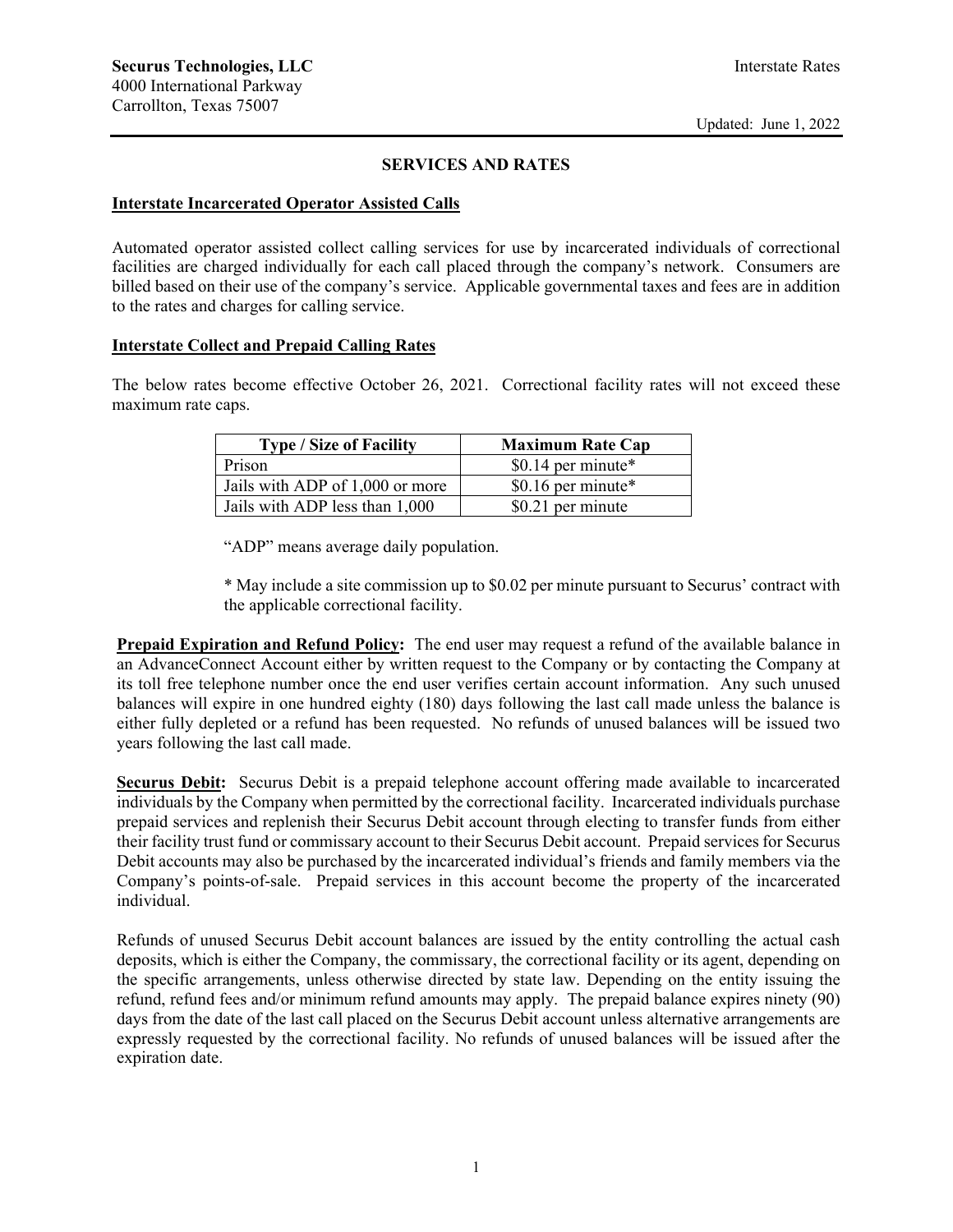### **SERVICES AND RATES (Continued)**

### **Other Charges**

- **1. Federal Universal Service Fund Fee:** The federal government requires that all telephone companies providing interstate service contribute to a fund to make phone service affordable and available to all Americans, including consumers with low incomes, those living in areas where the cost of providing telephone service is high as well as to schools, libraries, and rural health care providers. The law permits companies to pass this charge on to its consumers. This fee, which is known as the Federal Universal Service Fund (USF) fee, is based on a specific percentage of the cost of interstate calls that is set by the federal government. The FCC Contribution factor is subject to change quarterly. The current factor can be found at https://www.fcc.gov/general/contribution-factor-quarterly-filingsuniversal-service-fund-usf-management-support.
- **2. Federal Cost Recovery Charge:** This is a charge used to recover the cost of fees and surcharges that Securus is permitted to pass through, without any markup, to Consumers, including those funding the Telecommunications Relay Service program ("TRS").

### **3. Payment Fee**

**Automated Payment Fees (where available) –** Credit card payment, debit card payment, and bill processing fees, including fees for payments made by interactive voice response (IVR), web, or kiosk (where available). This fee does not apply to payments mailed to the company or submitted via a customer's online banking service.

Automated payment fees - \$3.00 maximum charge per use

Live Agent Fee – A fee associated with the optional use of a live operator to complete Incarcerated Calling Services transactions. This fee does not apply to payments mailed to the company or submitted via a customer's online banking service.

Live agent fee - \$5.95 maximum charge per use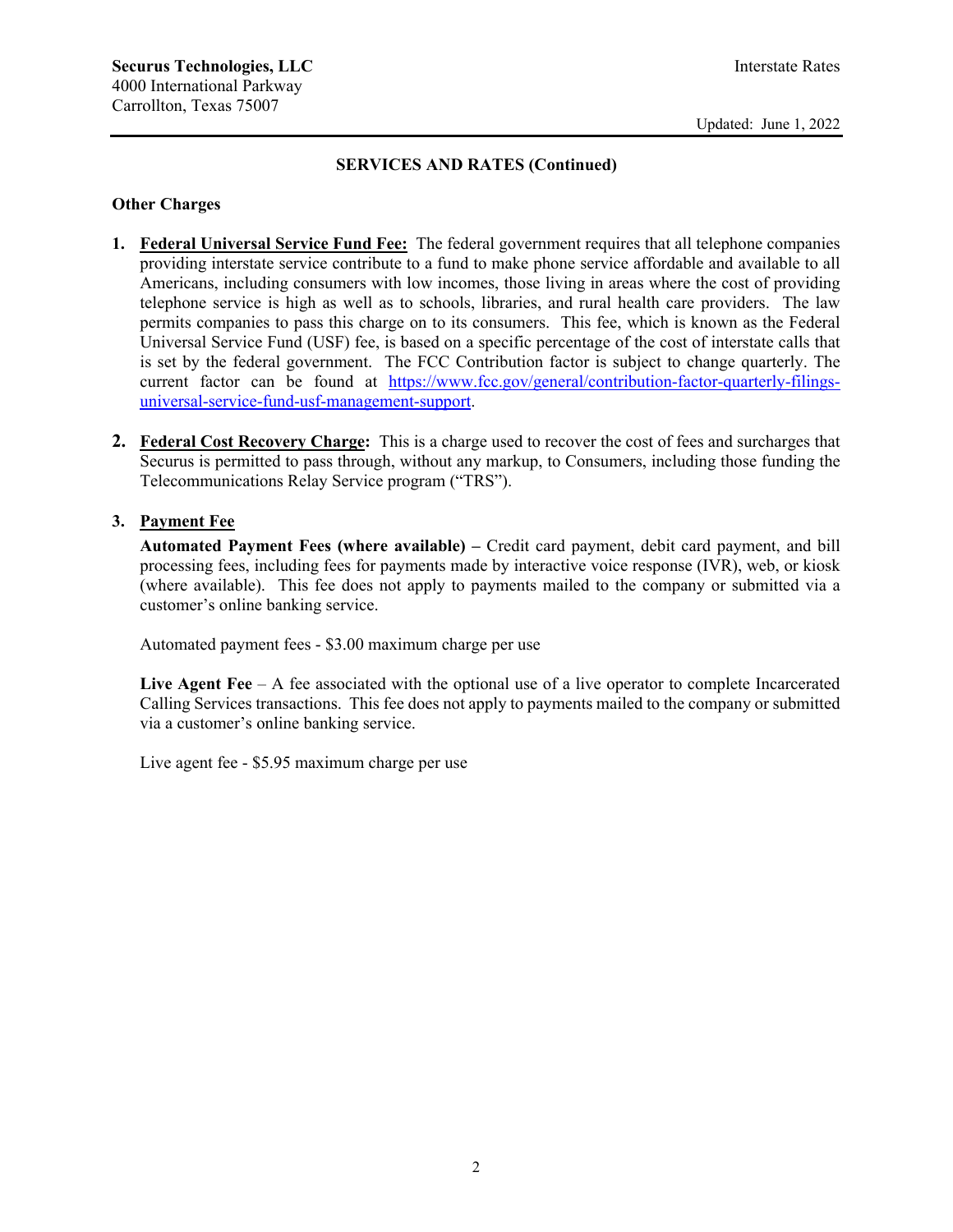#### **SERVICES AND RATES (Continued)**

### **International Rates and Charges**

The rates listed below are those charged for international calls from correctional facilities. International calling is offered on a prepaid basis only via debit or calling card services. The following list details the Company's standard available international calling rates. Correctional facility rates will not exceed these maximum rates.

The applicable per-minute international calling rate will consist of the sum of (a) the call rate in effect at the applicable correctional facility compliant with the Maximum Rate Cap set forth below for the type and size of the correctional facility, plus (b) the applicable call termination charge for the International Destination set forth below, which may be updated every 3 months in accordance with FCC regulations. Together, these two elements – the permissible interstate per minute rate and applicable termination charge – will be the maximum per minute rate for calls to an International Destination.

| <b>Type / Size of Facility</b>  | <b>Maximum Rate Cap</b> |
|---------------------------------|-------------------------|
| Prison                          | \$0.14 per minute*      |
| Jails with ADP of 1,000 or more | \$0.16 per minute $*$   |
| Jails with ADP less than 1,000  | \$0.21 per minute       |

"ADP" means average daily population.

\* May include a site commission up to \$0.02 per minute pursuant to Securus' contract with the applicable correctional facility.

| <b>International Destination</b> | <b>International Per-Minute</b><br><b>Termination Charge</b> |
|----------------------------------|--------------------------------------------------------------|
| AFGHANISTAN                      | \$0.159                                                      |
| ALBANIA                          | \$0.169                                                      |
| <b>ALGERIA</b>                   | \$0.531                                                      |
| <b>ANDORRA</b>                   | \$0.027                                                      |
| <b>ANGOLA</b>                    | \$0.045                                                      |
| <b>ANQUILLA</b>                  | \$0.140                                                      |
| <b>ANTARTICA</b>                 | \$1.733                                                      |
| <b>ANTIQUA</b>                   | \$0.134                                                      |
| <b>ARGENTINA</b>                 | \$0.055                                                      |
| <b>ARMENIA</b>                   | \$0.146                                                      |
| <b>ARUBA</b>                     | \$0.161                                                      |
| <b>ASCENSION ISLAND</b>          | \$1.373                                                      |
| <b>AUSTRALIA</b>                 | \$0.017                                                      |
| <b>AUSTRIA</b>                   | \$0.142                                                      |
| <b>AZERBAIJAN</b>                | \$0.181                                                      |
| <b>BAHAMAS</b>                   | \$0.184                                                      |
| <b>BAHRAIN</b>                   | \$0.115                                                      |
| <b>BANGLADESH</b>                | \$0.115                                                      |
| <b>BARBADOS</b>                  | \$0.115                                                      |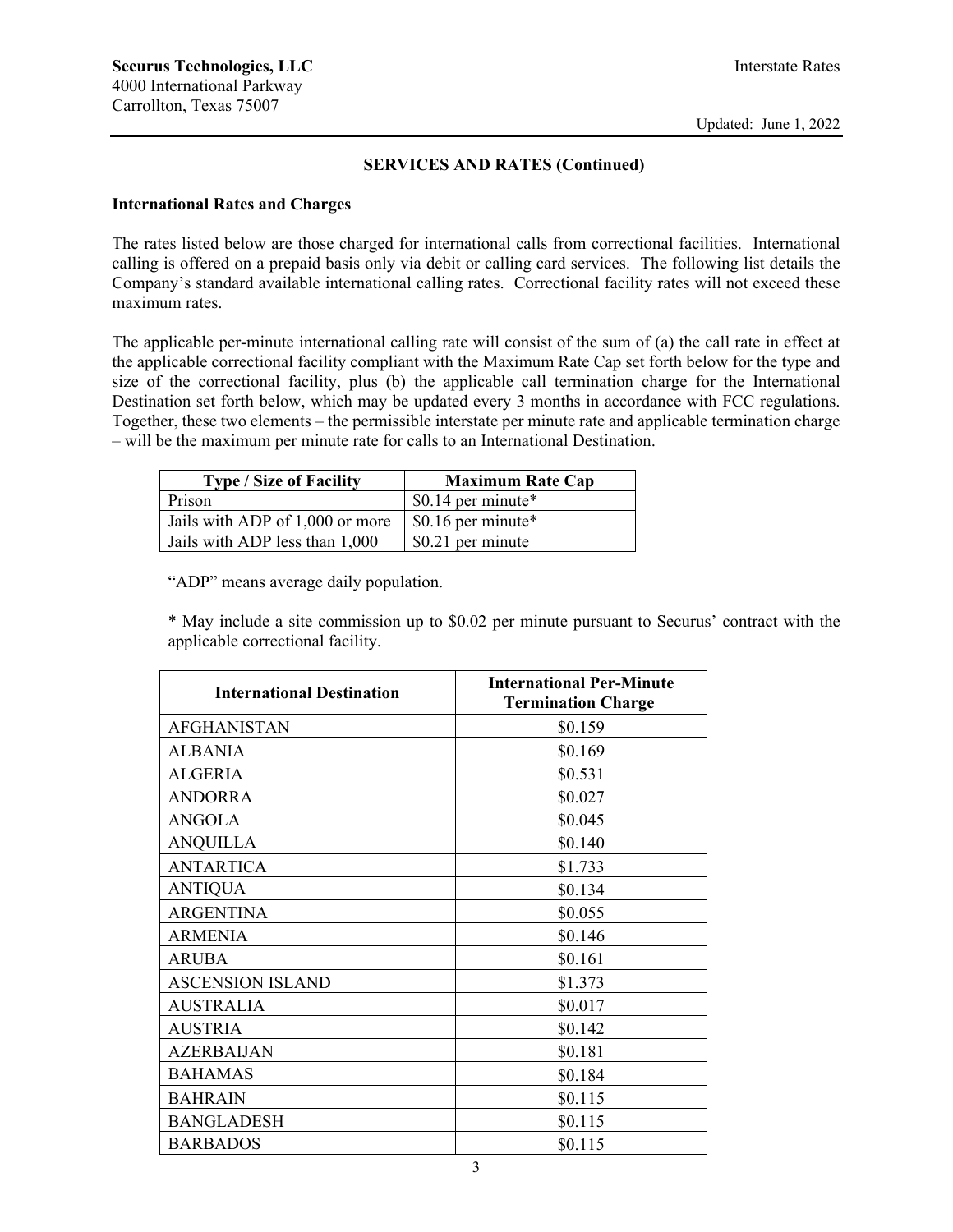| <b>International Destination</b> | <b>International Per-Minute</b><br><b>Termination Charge</b> |
|----------------------------------|--------------------------------------------------------------|
| <b>BELARUS</b>                   | \$0.440                                                      |
| <b>BELGIUM</b>                   | \$0.276                                                      |
| <b>BELIZE</b>                    | \$0.192                                                      |
| <b>BENIN</b>                     | \$0.269                                                      |
| <b>BERMUDA</b>                   | \$0.018                                                      |
| <b>BHUTAN</b>                    | \$0.050                                                      |
| <b>BOLIVIA</b>                   | \$0.112                                                      |
| <b>BOSNIA HERZEGOVINA</b>        | \$0.184                                                      |
| <b>BOTSWANA</b>                  | \$0.153                                                      |
| <b>BRAZIL</b>                    | \$0.006                                                      |
| <b>BRITISH VIRGIN ISLANDS</b>    | \$0.159                                                      |
| <b>BRUNEI DARUSSALAM</b>         | \$0.038                                                      |
| <b>BULGARIA</b>                  | \$0.215                                                      |
| <b>BURKINA FASO</b>              | \$0.315                                                      |
| <b>BURUNDI</b>                   | \$0.437                                                      |
| <b>CAMBODIA</b>                  | \$0.035                                                      |
| <b>CAMEROON</b>                  | \$0.266                                                      |
| <b>CANADA</b>                    | \$0.000                                                      |
| <b>CAPE VERDE</b>                | \$0.226                                                      |
| <b>CAYMAN ISLANDS</b>            | \$0.118                                                      |
| <b>CENTRAL AFRICAN REP</b>       | \$0.700                                                      |
| <b>CHAD</b>                      | \$0.425                                                      |
| <b>CHILE</b>                     | \$0.007                                                      |
| <b>CHINA</b>                     | \$0.069                                                      |
| <b>COLOMBIA</b>                  | \$0.004                                                      |
| <b>CONGO</b>                     | \$0.474                                                      |
| <b>COOK ISLANDS</b>              | \$1.750                                                      |
| <b>COSTA RICA</b>                | \$0.046                                                      |
| COTE D'IVOIRE (IVORY COAST)      | \$0.274                                                      |
| <b>CROATIA</b>                   | \$0.169                                                      |
| <b>CUBA</b>                      | \$0.583                                                      |
| <b>CYPRUS</b>                    | \$0.039                                                      |
| <b>CZECH REPUBLIC</b>            | \$0.048                                                      |
| DEM PEOPLE REP KOREA             | \$1.500                                                      |
| DEM REP CONGO                    | \$0.356                                                      |
| <b>DENMARK</b>                   | \$0.223                                                      |
| <b>DIEGO GARCIA</b>              | \$1.443                                                      |
| <b>DJIBOUTI</b>                  | \$0.261                                                      |
| <b>DOMINICA</b>                  | \$0.136                                                      |
| <b>DOMINICAN REPUBLIC</b>        | \$0.058                                                      |
| <b>ECUADOR</b>                   | \$0.138                                                      |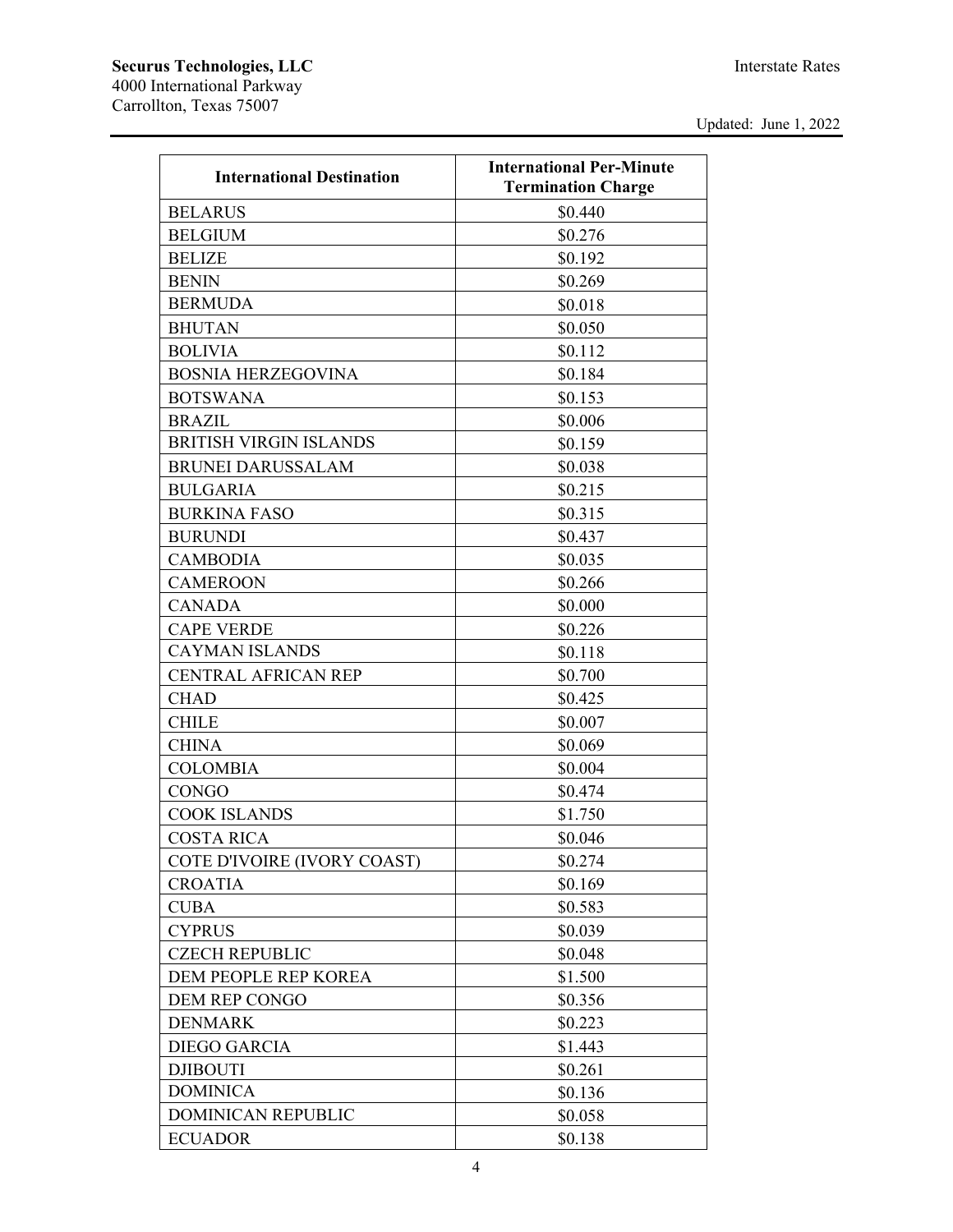| <b>International Destination</b> | <b>International Per-Minute</b><br><b>Termination Charge</b> |
|----------------------------------|--------------------------------------------------------------|
| <b>EGYPT</b>                     | \$0.096                                                      |
| <b>EL SALVADOR</b>               | \$0.082                                                      |
| <b>EOUATORIAL GUINEA</b>         | \$0.365                                                      |
| <b>ERITREA</b>                   | \$0.194                                                      |
| <b>ESTONIA</b>                   | \$0.299                                                      |
| <b>ETHIOPIA</b>                  | \$0.182                                                      |
| <b>FALKLAND ISLANDS</b>          | \$1.457                                                      |
| <b>FAROE ISLANDS</b>             | \$0.191                                                      |
| FEDERATED MICRONESIA             | \$0.490                                                      |
| <b>FIJI</b>                      | \$0.228                                                      |
| <b>FINLAND</b>                   | \$0.285                                                      |
| <b>FRANCE</b>                    | \$0.085                                                      |
| <b>FRENCH ANTILLES</b>           | \$0.101                                                      |
| <b>FRENCH GUIANA</b>             | \$0.089                                                      |
| FRENCH POLYNESIA                 | \$1.209                                                      |
| <b>GABON</b>                     | \$0.342                                                      |
| <b>GAMBIA</b>                    | \$0.336                                                      |
| <b>GEORGIA</b>                   | \$0.136                                                      |
| <b>GERMANY</b>                   | \$0.052                                                      |
| <b>GHANA</b>                     | \$0.179                                                      |
| <b>GIBRALTAR</b>                 | \$0.030                                                      |
| <b>GREECE</b>                    | \$0.059                                                      |
| <b>GREENLAND</b>                 | \$0.439                                                      |
| <b>GRENADA</b>                   | \$0.324                                                      |
| <b>GUADELOUPE</b>                | \$0.093                                                      |
| <b>GUATEMALA</b>                 | \$0.117                                                      |
| <b>GUINEA</b>                    | \$0.324                                                      |
| <b>GUINEA-BISSAU</b>             | \$0.646                                                      |
| <b>GUYANA</b>                    | \$0.164                                                      |
| <b>HAITI</b>                     | \$0.181                                                      |
| <b>HONDURAS</b>                  | \$0.128                                                      |
| <b>HONG KONG</b>                 | \$0.028                                                      |
| <b>HUNGARY</b>                   | \$0.044                                                      |
| <b>ICELAND</b>                   | \$0.015                                                      |
| <b>INDIA</b>                     | \$0.009                                                      |
| <b>INDONESIA</b>                 | \$0.031                                                      |
| <b>IRAN</b>                      | \$0.135                                                      |
| <b>IRAQ</b>                      | \$0.164                                                      |
| <b>IRELAND</b>                   | \$0.005                                                      |
| <b>ISRAEL</b>                    | \$0.043                                                      |
| <b>ITALY</b>                     | \$0.065                                                      |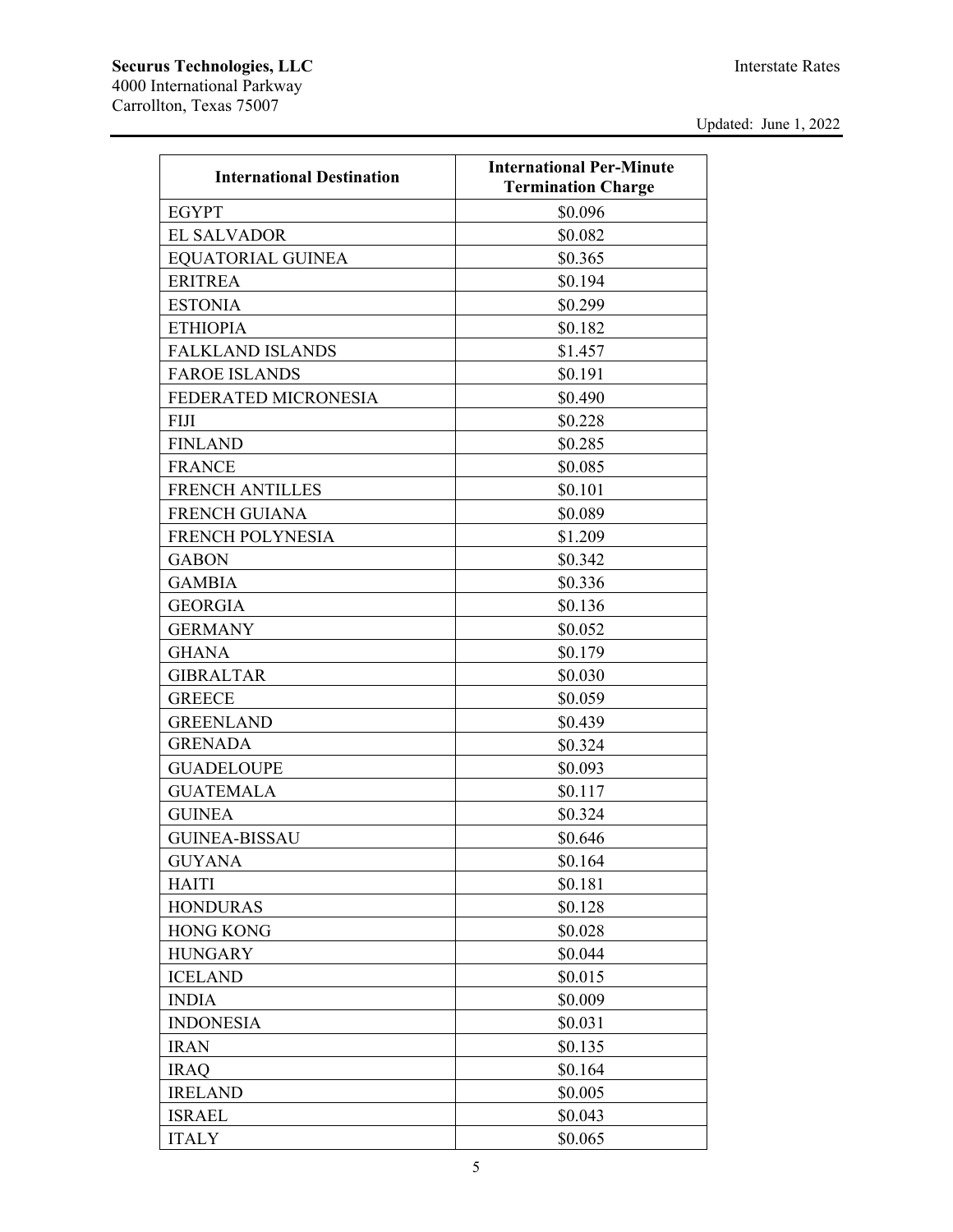| <b>International Destination</b> | <b>International Per-Minute</b><br><b>Termination Charge</b> |
|----------------------------------|--------------------------------------------------------------|
| <b>JAMAICA</b>                   | \$0.136                                                      |
| <b>JAPAN</b>                     | \$0.029                                                      |
| <b>JORDAN</b>                    | \$0.144                                                      |
| <b>KENYA</b>                     | \$0.088                                                      |
| <b>KIRIBATI</b>                  | \$1.411                                                      |
| <b>KUWAIT</b>                    | \$0.032                                                      |
| <b>KYRGYZSTAN</b>                | \$0.302                                                      |
| <b>LAOS</b>                      | \$0.096                                                      |
| <b>LATVIA</b>                    | \$0.299                                                      |
| <b>LEBANON</b>                   | \$0.073                                                      |
| <b>LESOTHO</b>                   | \$0.370                                                      |
| <b>LIBERIA</b>                   | \$0.330                                                      |
| <b>LIBYA</b>                     | \$0.209                                                      |
| <b>LIECHTENSTEIN</b>             | \$0.079                                                      |
| <b>LITHUANIA</b>                 | \$0.389                                                      |
| <b>LUXEMBOURG</b>                | \$0.162                                                      |
| <b>MACAU</b>                     | \$0.161                                                      |
|                                  |                                                              |
| <b>MACEDONIA</b>                 | \$0.316                                                      |
| <b>MADAGASCAR</b>                | \$0.484                                                      |
| <b>MALAWI</b>                    | \$0.417                                                      |
| <b>MALAYSIA</b>                  | \$0.005                                                      |
| <b>MALDIVES</b>                  | \$0.750                                                      |
| <b>MALI</b>                      | \$0.298                                                      |
| <b>MALTA</b>                     | \$0.182                                                      |
| <b>MARSHALL ISLANDS</b>          | \$0.345                                                      |
| <b>MAURITANIA</b>                | \$0.503                                                      |
| <b>MAURITIUS</b>                 | \$0.118                                                      |
| <b>MAYOTTE</b>                   | \$0.713                                                      |
| <b>MEXICO</b>                    | \$0.002                                                      |
| <b>MOLDOVA</b>                   | \$0.463                                                      |
| <b>MONACO</b>                    | \$0.118                                                      |
| <b>MONGOLIA</b>                  | \$0.086                                                      |
| <b>MONTENEGRO</b>                | \$0.342                                                      |
| <b>MONTSERRAT</b>                | \$0.192                                                      |
| <b>MOROCCO</b>                   | \$0.527                                                      |
| <b>MOZAMBIQUE</b>                | \$0.173                                                      |
| <b>MYANMAR</b>                   | \$0.165                                                      |
| <b>NAMIBIA</b>                   | \$0.091                                                      |
| <b>NAURU</b>                     | \$1.200                                                      |
| <b>NEPAL</b>                     | \$0.139                                                      |
| <b>NETHERLANDS</b>               | \$0.093                                                      |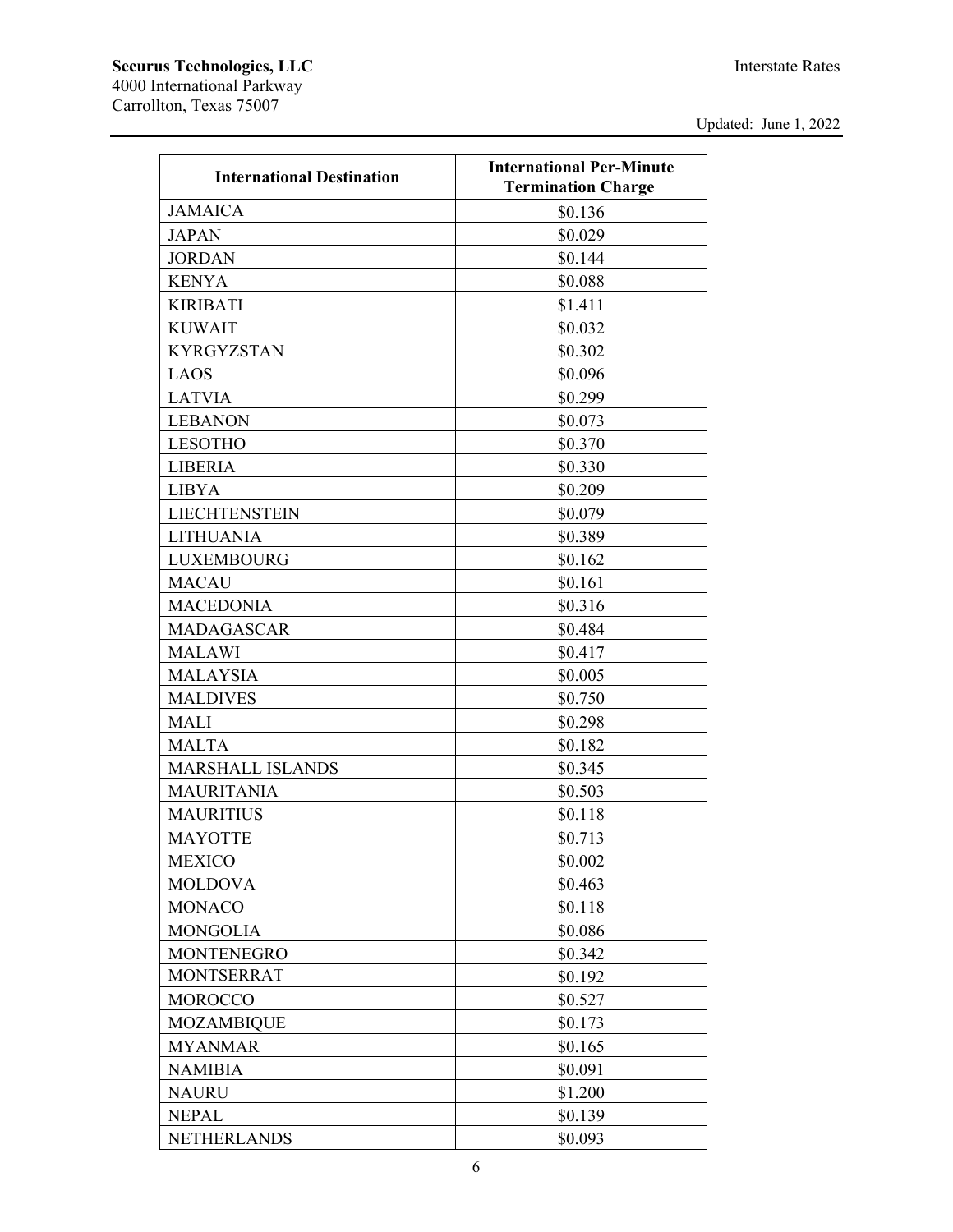| <b>International Destination</b> | <b>International Per-Minute</b> |
|----------------------------------|---------------------------------|
|                                  | <b>Termination Charge</b>       |
| NETHERLANDS ANTILLES             | \$0.134                         |
| <b>NEW CALEDONIA</b>             | \$0.228                         |
| <b>NEW ZEALAND</b>               | \$0.034                         |
| <b>NICARAGUA</b>                 | \$0.197                         |
| <b>NIGER</b>                     | \$0.255                         |
| <b>NIGERIA</b>                   | \$0.056                         |
| <b>NIUE</b>                      | \$1.459                         |
| <b>NORWAY</b>                    | \$0.006                         |
| <b>OMAN</b>                      | \$0.096                         |
| <b>PAKISTAN</b>                  | \$0.032                         |
| <b>PALAU</b>                     | \$0.207                         |
| <b>PALESTINE</b>                 | \$0.192                         |
| <b>PANAMA</b>                    | \$0.062                         |
| PAPUA NEW GUINEA                 | \$3.825                         |
| <b>PARAGUAY</b>                  | \$0.053                         |
| <b>PERU</b>                      | \$0.002                         |
| <b>PHILIPPINES</b>               | \$0.089                         |
| <b>POLAND</b>                    | \$0.047                         |
| <b>PORTUGAL</b>                  | \$0.099                         |
| QATAR                            | \$0.128                         |
| <b>REUNION</b>                   | \$0.767                         |
| <b>ROMANIA</b>                   | \$0.010                         |
| <b>RUSSIA</b>                    | \$0.154                         |
| <b>RWANDA</b>                    | \$0.240                         |
| <b>SAMOA</b>                     | \$0.945                         |
| <b>SAN MARINO</b>                | \$1.312                         |
| <b>SAO TOME AND PRINCIP</b>      | \$1.984                         |
| <b>SAUDI ARABIA</b>              | \$0.112                         |
| <b>SENEGAL</b>                   | \$0.221                         |
| <b>SEYCHELLES</b>                | \$0.739                         |
| <b>SIERRA LEONE</b>              | \$0.408                         |
| <b>SINGAPORE</b>                 | \$0.008                         |
| <b>SLOVAKIA</b>                  | \$0.047                         |
| <b>SLOVENIA</b>                  | \$0.386                         |
| <b>SOLOMON ISLANDS</b>           | \$4.000                         |
| <b>SOMALIA</b>                   | \$0.290                         |
| <b>SOUTH AFRICA</b>              | \$0.075                         |
| <b>SOUTH KOREA</b>               | \$0.009                         |
| <b>SOUTH SUDAN</b>               | \$0.592                         |
| <b>SPAIN</b>                     | \$0.068                         |
| <b>SRI LANKA</b>                 | \$0.127                         |